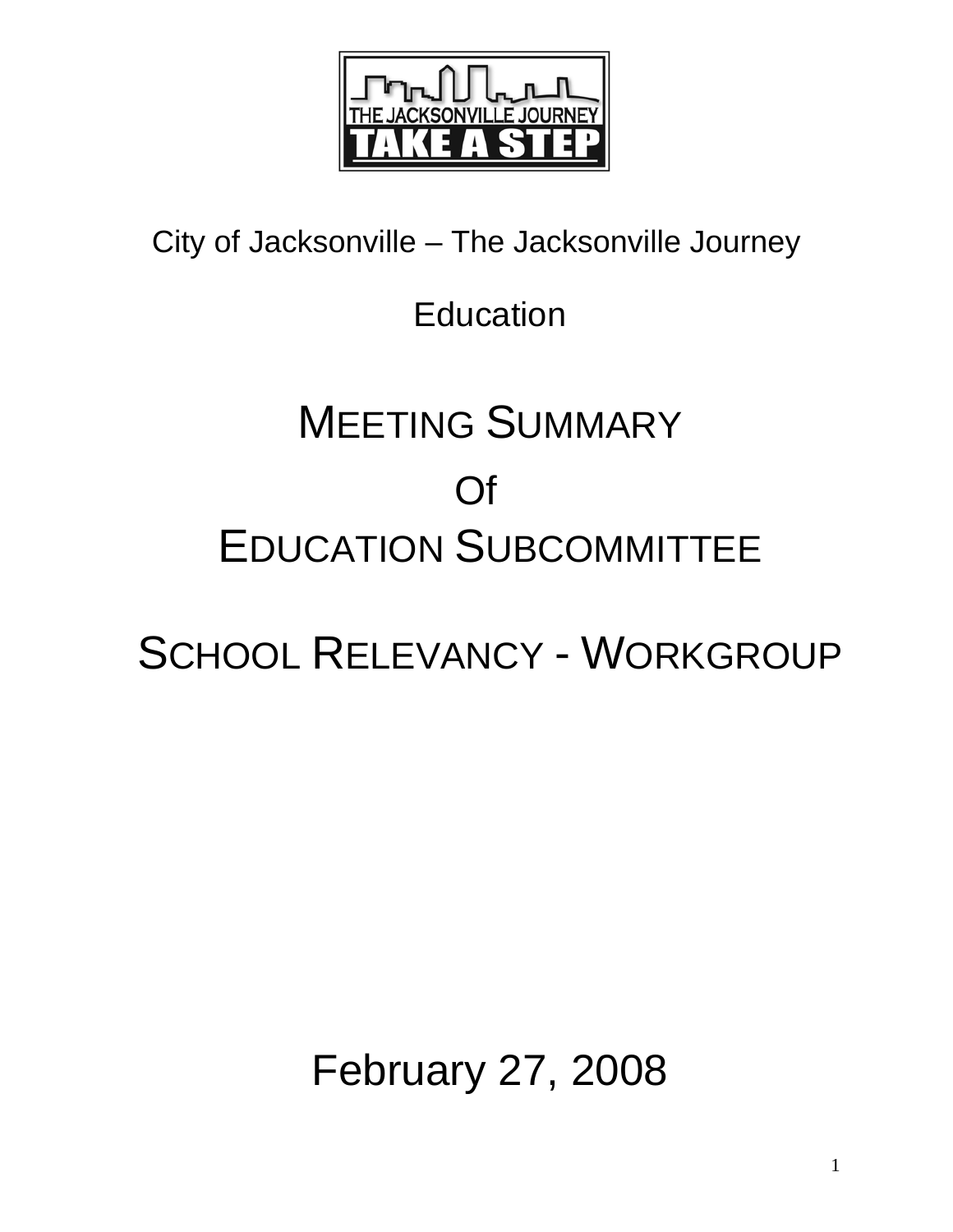The Jacksonville Journey –

**Education** 

Education Subcommittee

Education Relevance Workgroup

February 27, 2008

## 11:00 A.M.

PROCEEDINGS before the Jacksonville Journey – Education Subcommittee, Education Relevance Workgroup taken on Monday, February 27, 2008, Edward Ball Building, 8<sup>th</sup> Floor, Room 825 – 214 N. Hogan Street, Jacksonville, Duval County, Florida commencing at approximately 12:00 Noon

> Education Relevance Workgroup Terrie Brady, Chair Tom Majdanics, Member John Fletcher, Member Gerlieve Oliver, Member Michael Edwards, Member Robert Lee, Member Linda Lanier, Member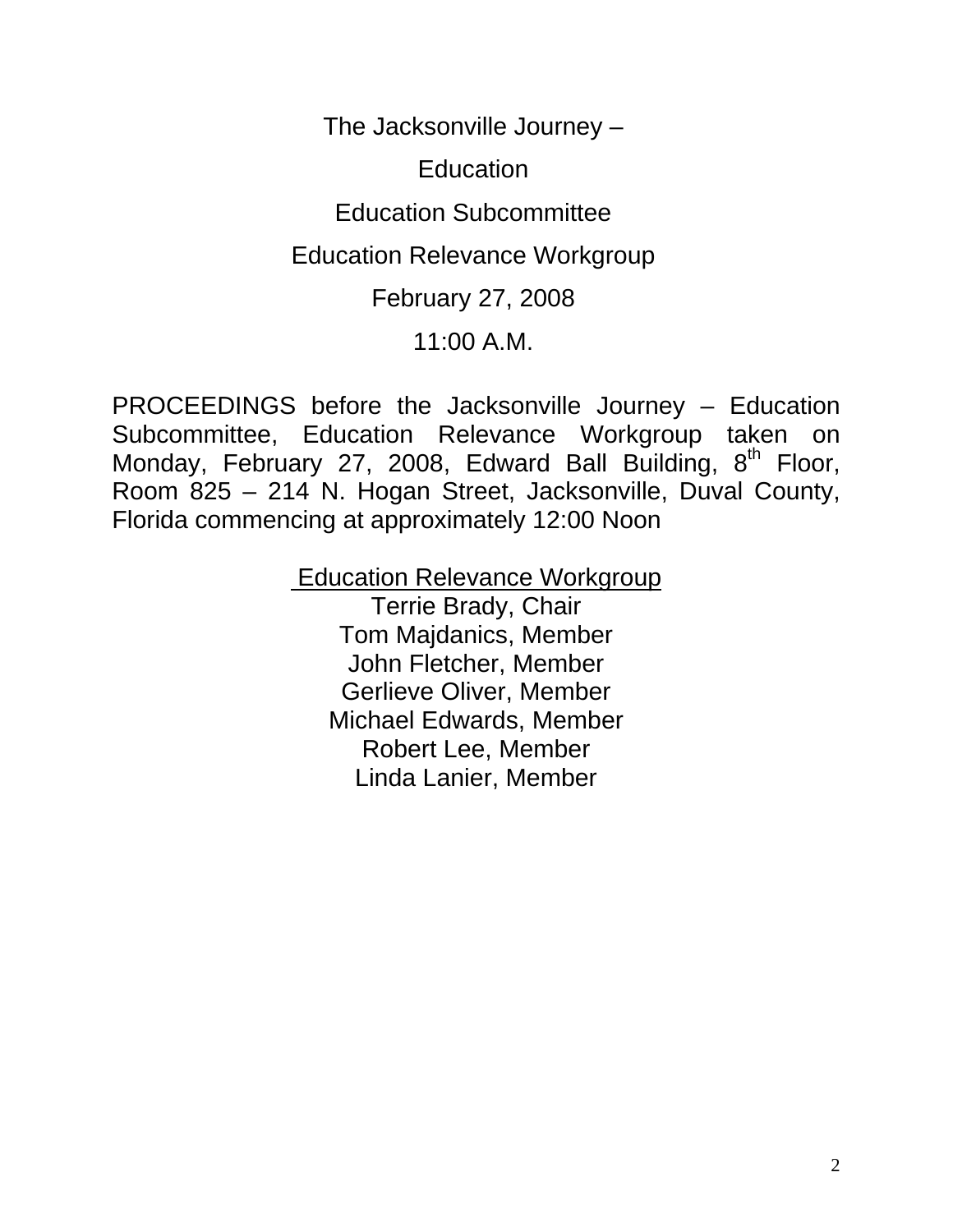## **APPEARANCES**

#### **COMMITTEE CHAIRS & MEMBERS:**

TERRIE BRADY, Chair TOM MAJDANICS, Member LINDA LANIER, Member

#### **ABSENTEE MEMBERS:**

JOHN FLETCHER, Member GERLIEVE OLIVER, Member MICHAEL EDWARDS, Member ROBERT LEE, Member

**STAFF:**  GLORIA F. BLAKE

#### **OTHERS PRESENT:**

KATHY GRAW W. EARL KITCHINGS CHERYL GRYMES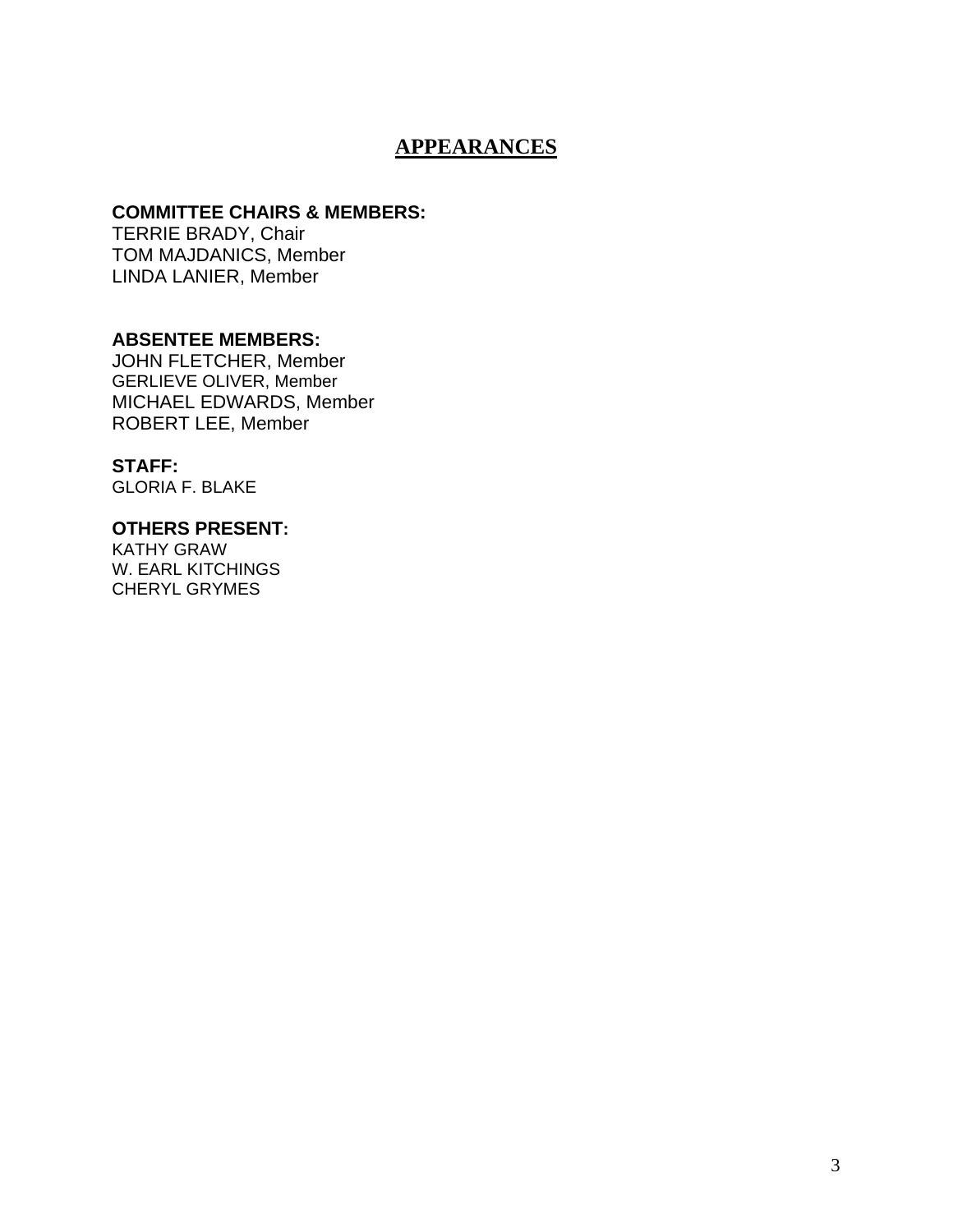## **PROCEEDINGS**

February 27, 2008

Education Sub-Committee, Education Relevance Workgroup 11:00 a.m.

## **Call to Order and Comments.** The meeting began at approximately 11:00 a.m.

The Chairman welcomed all in attendance. She then informed the committee the goal

was to quantify, prioritize and list their recommendations.

## **RECRUITMENT AND RETENTION OF TEACHERS**

- Recruitment and Retention of Teachers (top three concerns of the District)
	- o Alternative Certification Scholarships
	- o Start the Florida Future Educators of America Program

(FFEA) in all schools (\$85k)

- o Relocation Stipends
	- **In Kind Requests** 
		- Free Lodging at Hotels
		- JEA housing deposits being waived
- Supporting Documentation to be attached to the recommendation (2 page document)

### **CAREER ACADEMIES**

- District Career Academies
	- o Additional funding for the Schultz Center for obtaining certification status
	- o Funding for Certification of Career Academies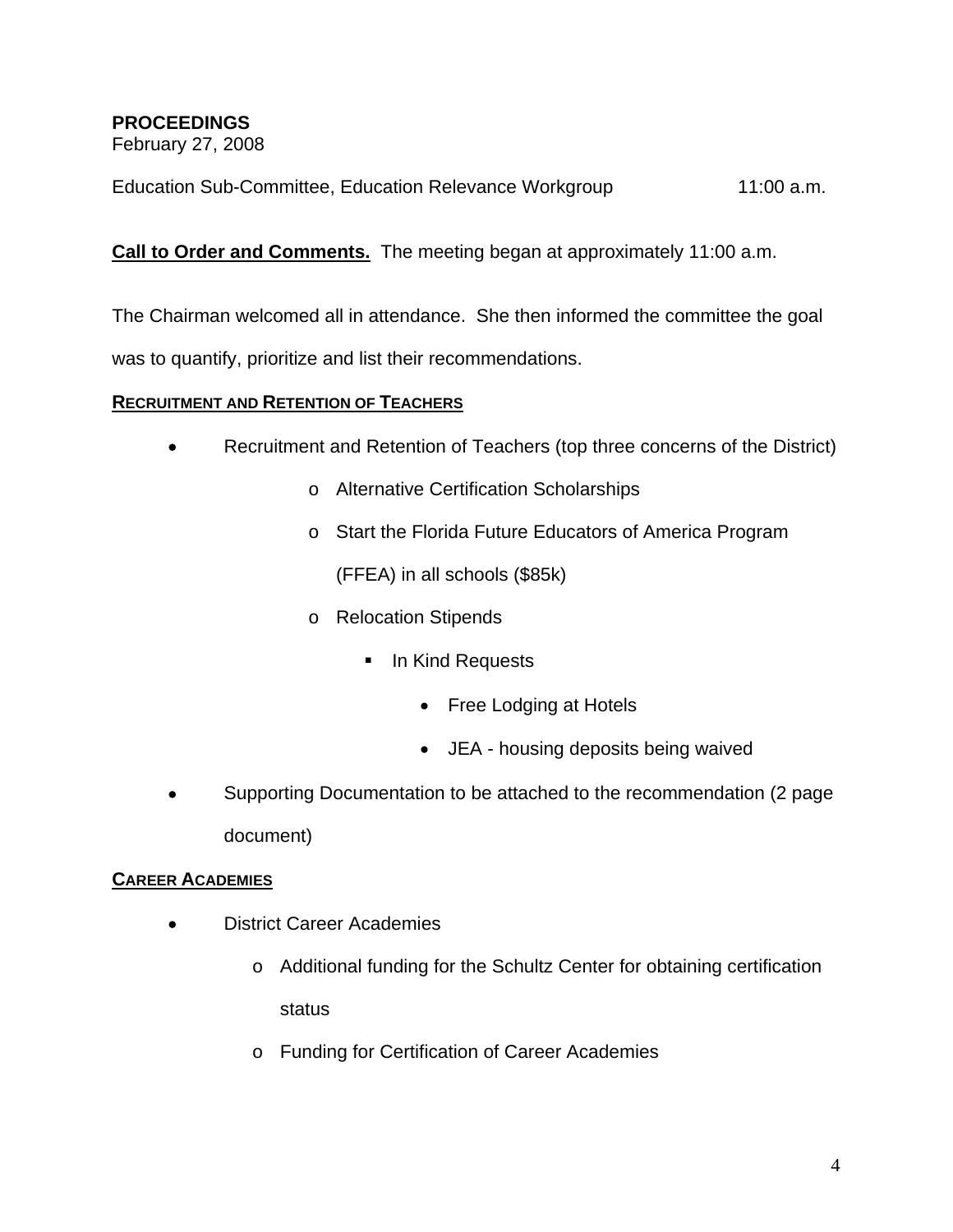#### **"DROP BACK IN" PROGRAM**

- o Comprehensive *Accelerated Learning Centers* available after hours (\$534 K)
- o *Renaissance Academies* (\$2 Million) Overage students can work in 2 hour blocks
- o *Standards Base Promotions* (\$1.8 Million) located only in the middle schools.

#### **CHALLENGED SCHOOLS**

- o Extended School Days and After School Transportation (1 additional hour per day)
- o Saturday School and Meals (all voluntary)
	- **Programs for Adults to Participate (tutoring)**
	- **Cultural Diversity Training for Communities**
- o Spiral Up Summer Program (non-mandatory)

### **JACKSONVILLE COMMITMENT** \$462k (Guidance Counselors)

• Hiring of Six (6) Counselors

The Chairman stated she would assimilate this information along with supporting documentation and submit to the committee for review. Our goal is to keep our kids off the streets and get them excited about being in school and learning. We need to provide the tools necessary to keep them in school and help them graduate. We cannot achieve this without the brightest and the best teachers. Our deficiencies have been the work environment and working conditions. Paperwork requirements are another reason several teachers are leaving the district.